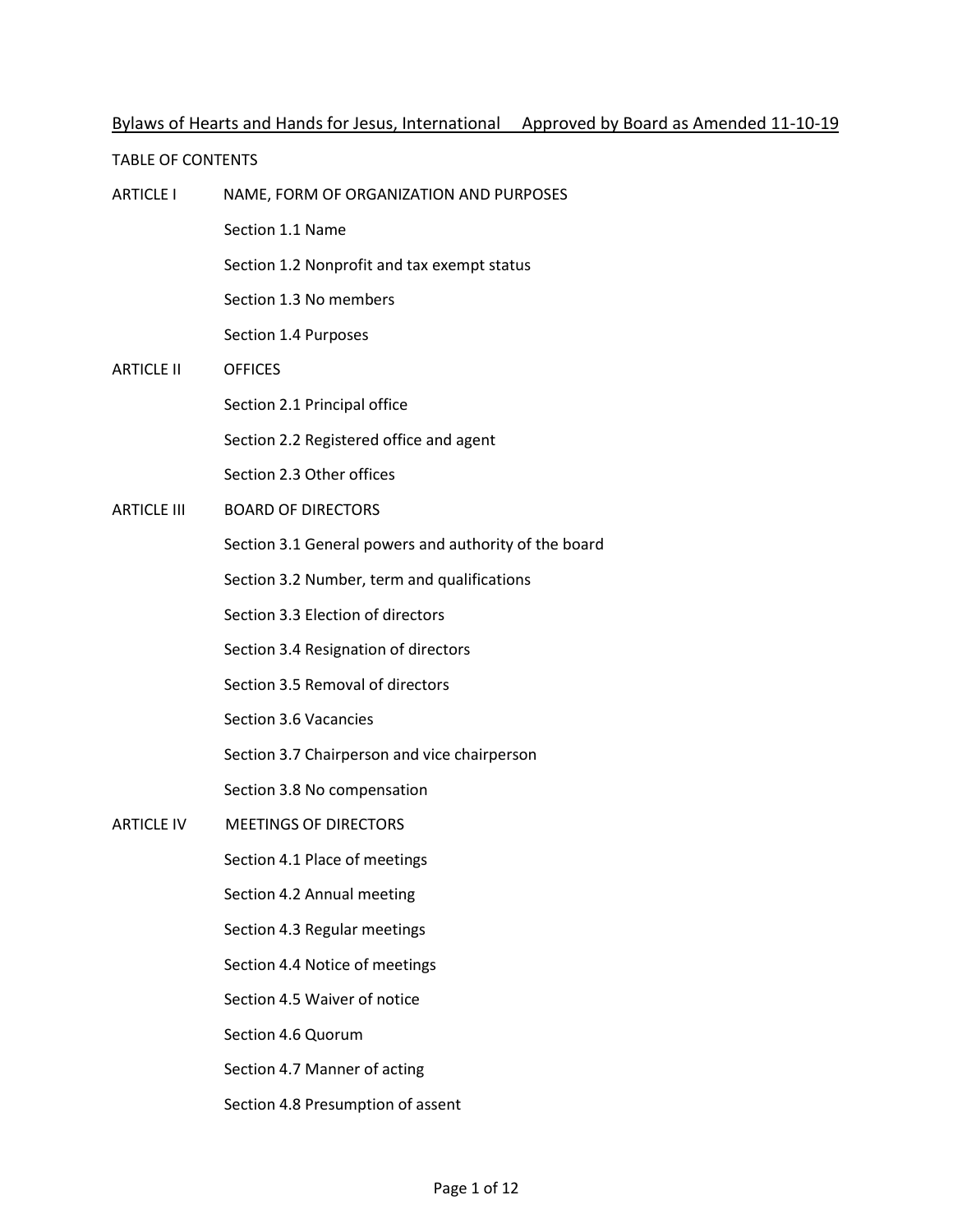Section 4.9 Meeting via communications equipment Section 4.10 Action without meeting Section 4.11 Director conflict of interest transactions ARTICLE V OFFICERS Section 5.1 Number Section 5.2 Appointment and term Section 5.3 Resignation and removal Section 5.4 Contract rights of officers Section 5.5 President Section 5.6 Vice president Section 5.7 Secretary Section 5.8 Assistant secretaries Section 5.9 Treasurer Section 5.10 Assistant treasurers Section 5.11 No compensation Section 5.12 Executive director ARTICLE VI STANDING AND OTHERCOMMITTEES Section 6.1 Standing and other Committees ARTICLE VII GENERAL PROVISIONS Section 7.1 Corporate seal

Section 7.2 Amendments

Section 7.3 Fiscal year

Section 7.4 Financial reports

Section 7.5 Corporate minutes and records

Section 7.6 Investments

Section 7.7 Checks and drafts

Section 7.8 Prohibited activities

Section 7.9 No loans to or guaranties for directors

Section 7.10 Indemnification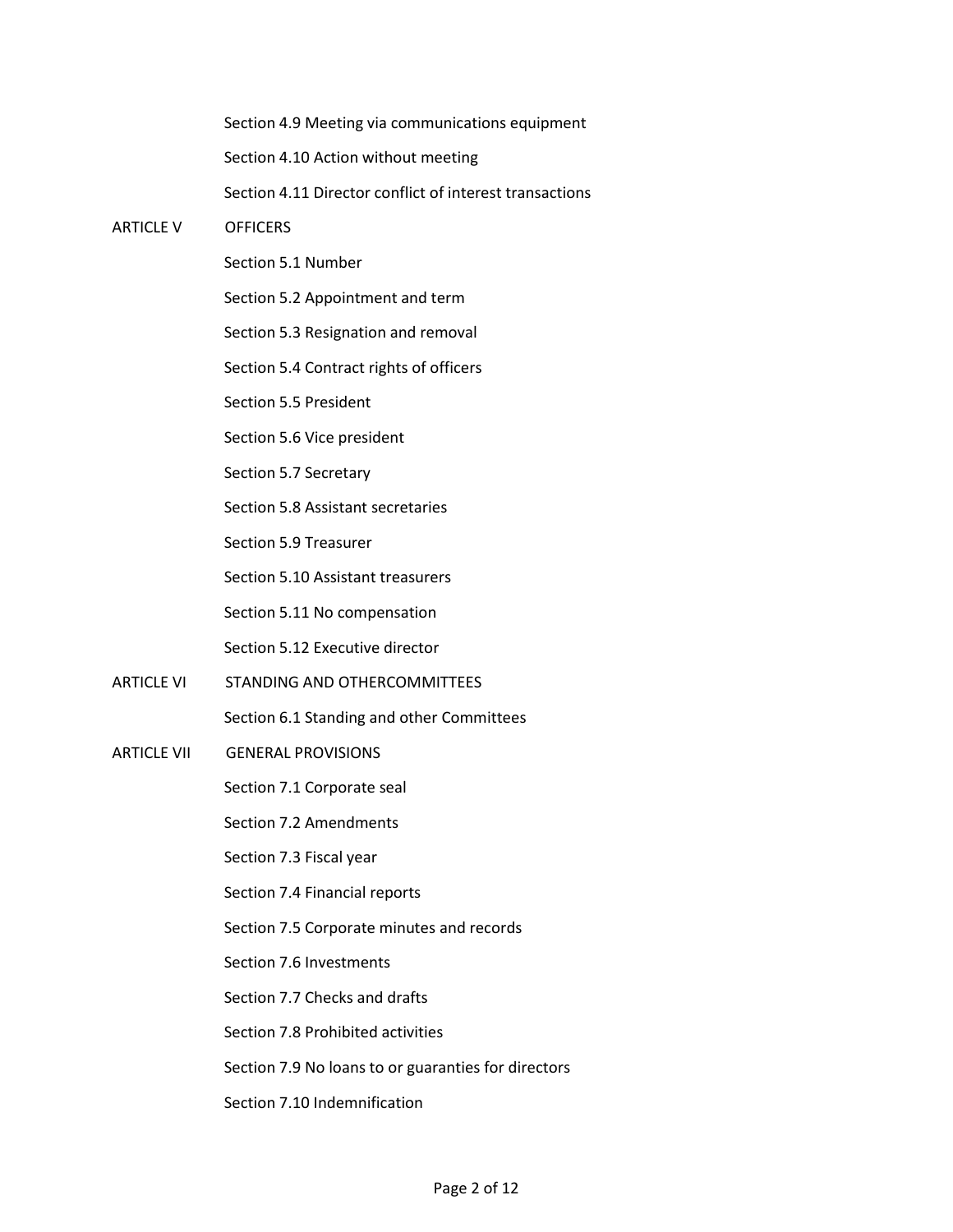#### ARTICLE VIII DISSOLUTION OF THE ORGANIZATION

Section 8.1 Dissolution

#### ARTICLE I NAME, FORM OF ORGANIZATION AND PURPOSES

Section 1.1 Name.

The name of the corporation is Hearts and Hands for Jesus, International (hereinafter, "the Corporation").

## Section 1.2 Nonprofit and tax exempt status

The corporation is organized as a nonprofit corporation under the Pennsylvania Nonprofit Corporation Law of 1988 (hereinafter, "the Act") and is a tax exempt organization under Section 501 (c)(3) of the Internal Revenue Code, as amended, or the corresponding provisions of any future related tax code or laws.

Section 1.3 No members

The corporation shall have no members.

#### Section 1.4 Purpose

The purpose for which the corporation is organized, as stated in the articles of incorporation, are as follows: To witness to and implement the Gospel of Jesus Christ in Costa Rica and throughout Central America and the world by working with economically disadvantaged people to help them survive, grow and thrive; to communicate the Gospel of Jesus Christ by means of the spoken and written word; and to receive, maintain, and accept as assets of the corporation, any property, whether real, personal, or mixed, by way of gift, bequest, device or purchase from any person, firm, trust, or corporation, to be held, administered, and disposed of exclusively for charitable, religious, and educational purposes including, for such purposes, the making of distributions to organizations that qualify as exempt organizations described under Section 501(c)(3) of the Internal Revenue Code, or any corresponding section of any future federal tax code.

#### ARTICLE II OFFICES

## Section 2.1 Principal office

The principal office of the corporation shall be located in York, Pennsylvania at the address designated in the most recent annual report filed with the Pennsylvania secretary of state. The corporation shall maintain at its principal office a copy of the corporate records specified in Section 7.5 of Article VII.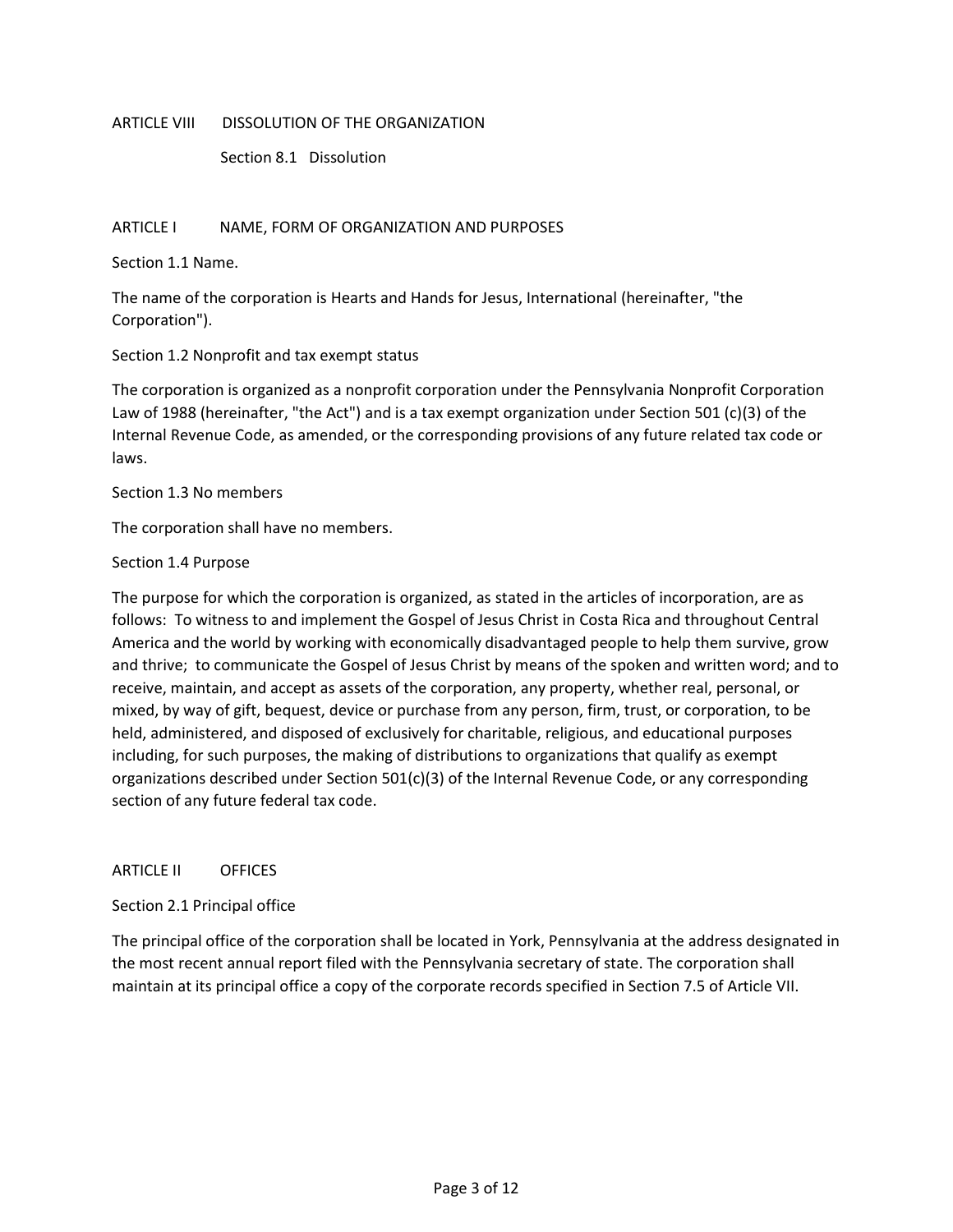## Section 2.2 Registered office and agent

The registered office of the corporation is required by law to be maintained in the state of Pennsylvania may, but need not, be identical with the principal office. The corporation shall maintain a registered agent whose office is identical with the registered office. The corporation may change its registered office or registered agent from time to time in the manner required by law.

## Section 2.3 Other offices

The corporation shall have offices at such other places within the state of Pennsylvania as the board of directors from time to time may determine, or as the affairs of the corporation may require.

## ARTICLE III BOARD OF DIRECTORS

# Section 3.1 General powers and authority of the board

All corporate powers shall be exercised by or under the authority of, and the affairs of the corporation managed under, the direction of the board of directors.

# Section 3.2 Number, term, and qualifications

The authorized number of Directors of the corporation shall be not less than five (5) nor more than twenty-five (25), as the Board of Directors shall determine from time to time. Directors may serve in a voluntary advisory capacity for an indefinite term, but once a Director becomes an officer of the Board they are subject to the term limits of an officer as stated in Section 5.2 of these bylaws.

## Section 3.3 Election of directors

Except as provided in Section 3.6 below relating to vacancies, directors shall be elected by the board of directors at a regular meeting of the board of directors. A nominating committee, if it exists, shall present a slate of nominees as directors. Nominations may also be made by directors from the floor. Those persons who receive a plurality of the votes cast by the seated board shall be deemed to have been elected. If any director then holding office so demands, the election of directors shall be by secret ballot.

## Section 3.4 Resignation of directors

A director may resign by delivering written notice to the board of directors, president or secretary of the corporation. A resignation is effective when the notice is received unless the notice specifies a later effective date. If a resignation is made effective at a later date, the board of directors may fill the pending vacancy before the effective date if the board provides that the successor does not take office until the effective date.

## Section 3.5 Removal of directors

A director may be removed without cause by the vote of two-thirds (2/3) of the directors then in office. In addition, a director may be removed by affirmative vote of a majority of the directors then in office for failing to attend two (2) consecutive, regular meetings of the board of directors without a valid excuse or without giving proper notice to the directors of their impending absence.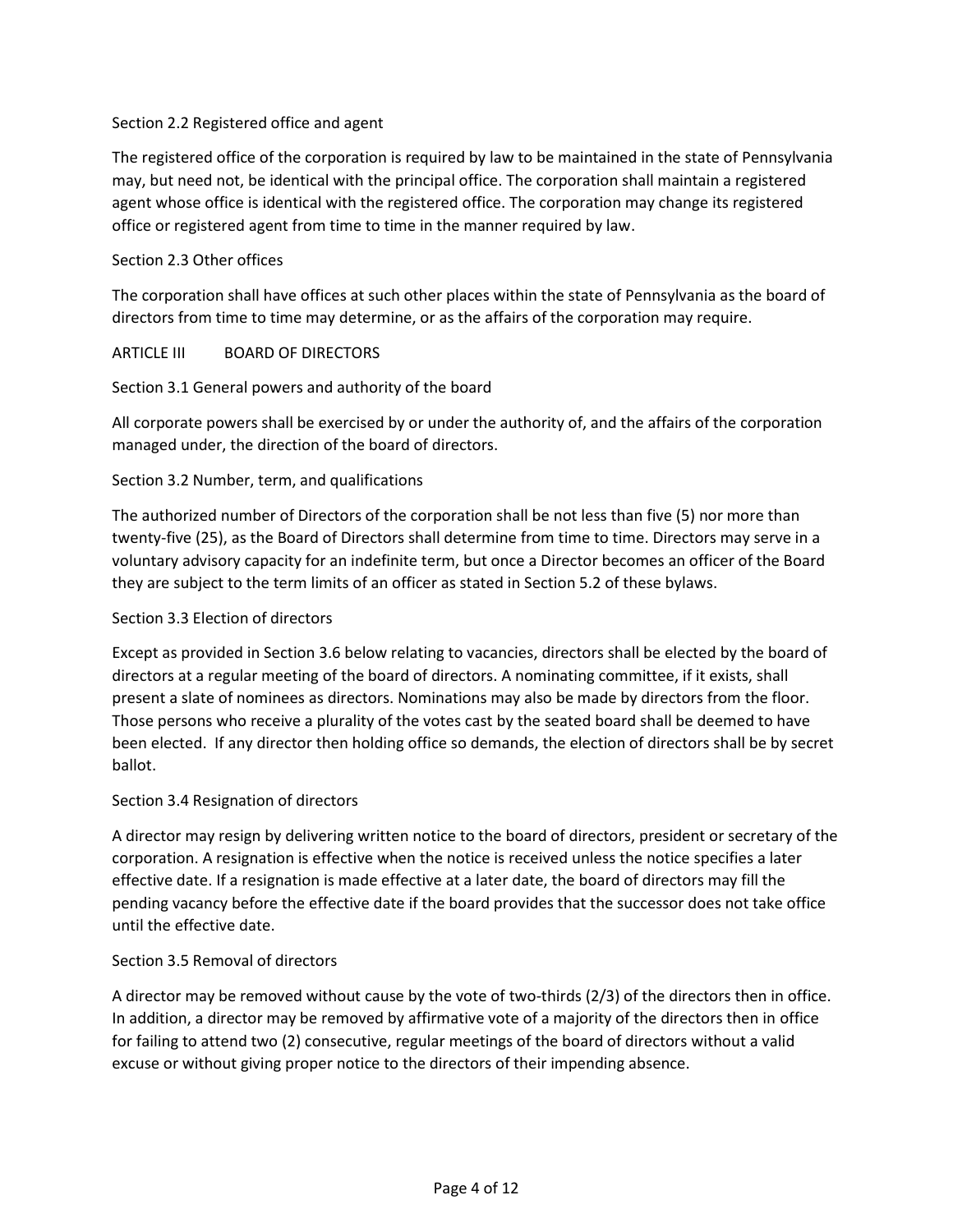#### Section 3.6 Vacancies

If a vacancy occurs on the board of directors, including a vacancy resulting from an increase in the number of directors, the board of directors may fill the vacancy, provided that if the directors remaining in office constitute fewer than a quorum of the board they may fill the vacancy only by the affirmative vote of a majority of all the directors remaining in office or by the sole remaining director. A director elected to fill a vacancy shall hold office until the next annual meeting of the board of directors, if the board so provides at the time the vacancy, if filled, or until the end of the unexpired term that such director is filling, or until such director's death, resignation, removal or disqualification, or until such director's successor is elected and qualifies.

## Section 3.7 Chairperson and vice chairperson

The president of the corporation shall serve as the chairperson of the board of the directors and shall preside at all meetings of the board of directors and perform other duties as may be prescribed from time to time by the board. The vice president shall serve as vice chairperson of the board of directors, and in the absence of the president, or in the event of death, inability or refusal to act of the president, shall preside at all meetings of the board.

## Section 3.8 No compensation

The board of directors shall not permit compensation of directors for their services as such.

## ARTICLE IVMEETINGS OF DIRECTORS

#### Section 4.1 Place of meetings

All meetings of the board of directors shall be held through electronic communication or at such a place as the board of directors may determine.

#### Section 4.2 Annual meeting

The annual meeting of the board of directors, for the purpose of electing directors, appointing officers, approving a budget for the year, and transacting other business, shall be held at 4 p.m. U.S. Eastern DST on the second Sunday of September of each year, or at such other time as the board of directors may determine.

#### Section 4.3 Regular meetings

The Board of Directors shall meet at least four (4) times per year, upon call of the President, or at the request of a majority of the current directors, or at such other time as the board of directors may determine.

#### Section 4.4 Notice of meetings

Regular meetings of the board of directors may be held without notice if the date, time and place of the meeting previously have been fixed by the board; otherwise, regular meetings must be preceded by at least two (2) days' notice to each director of date, time and place, but not the purpose, of the meeting. Special meetings of the board of directors must be preceded by at least two (2) days' notice to each director of the date, time, place and purpose of the meeting. Notice required by the foregoing provisions may be given by any usual means of communication and may be oral or written. However,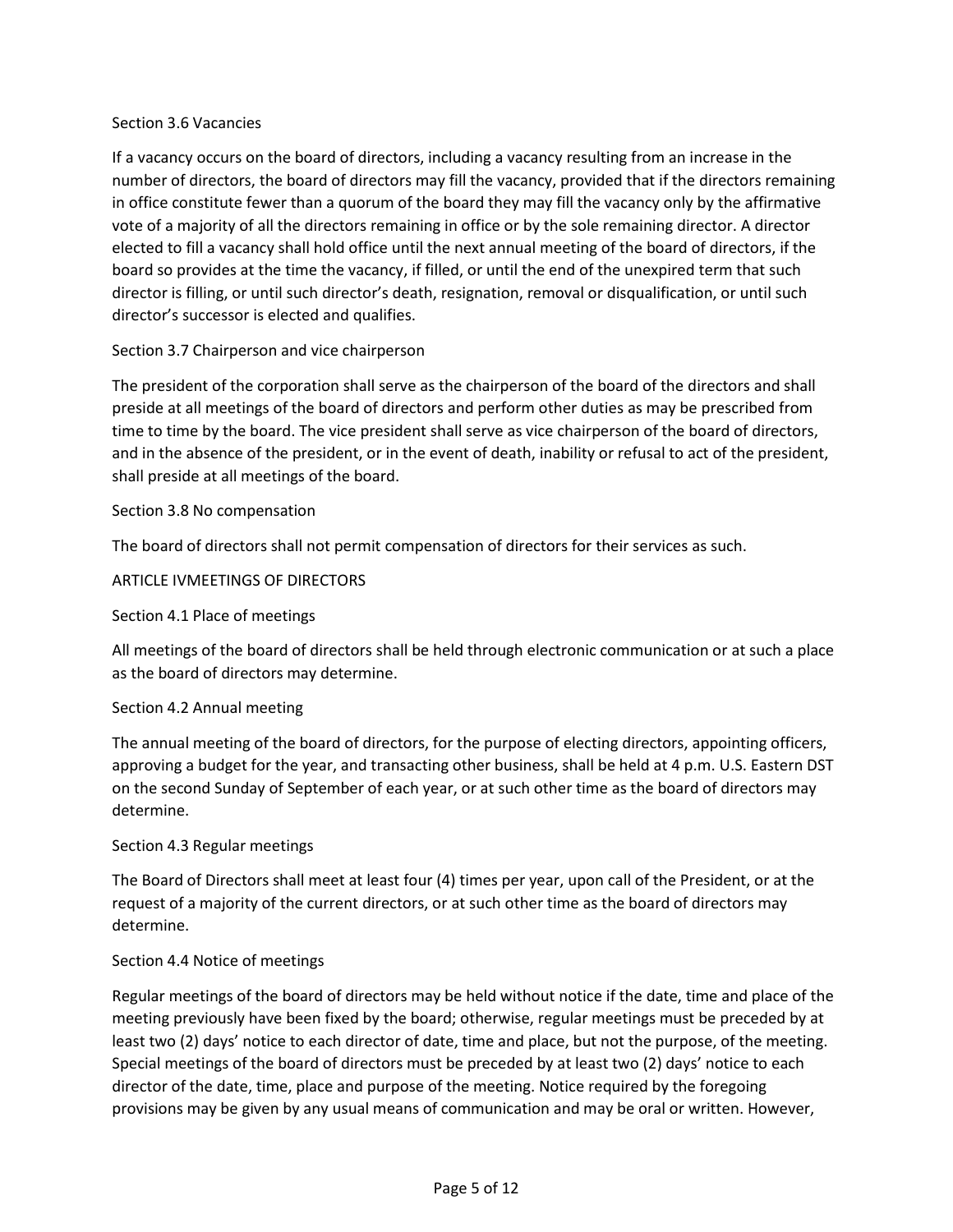any board action to remove a director or to approve a matter that would require approval by the members if the corporation had members, shall not be valid unless each director is given at least seven (7) days' written notice that the matter will be voted upon at a directors' meeting or unless notice is waived pursuant to Section 4.6 below. Oral notice is effective when communicated, if communicated in a comprehensible manner. Written notice, if in a comprehensible form, is effective at the earliest of the following: (a) when received, (b) five (5) days after its deposit in the United States mail, as evidenced by the postmark, if mailed correctly or certified mail, return receipt requested, and the receipt is signed by or on behalf of the addressee; or, (c) thirty (30) days after its deposit in the United States mail, as evidenced by the postmark, if mailed correctly addressed and with other than first class, registered or certified postage affixed. Written notice is correctly addressed to a director if addressed to the director's address shown in the corporation's current list of directors.

# Section 4.5 Waiver of notice

A director may at any time waive any notice required by law or these bylaws. Except as hereinafter provided in this section, the waiver must be in writing, signed by the director entitled to the notice, and filed with the minutes or the corporate records. A director's attendance at or participation in a meeting waives any required notice of the meeting unless the director upon arriving at the meeting or prior to the vote on a matter not noticed in conformity with law or these bylaws objects to lack of notice and does not thereafter vote for or assent to the objected to action.

# Section 4.6 Quorum

A quorum of the board of directors consists of a majority of the directors in office immediately before a meeting begins; provided that in no event shall a quorum consist of fewer than two (2) directors.

# Section 4.7 Manner of acting

If a quorum is present when a vote is taken, the affirmative vote of a majority of directors present is an act of the board of directors, unless the vote of a greater number of directors is required by law or these bylaws.

## Section 4.8 Presumption of assent

A director of the corporation who is present at a meeting of the board of directors or a committee of the board of directors when corporate action is taken is deemed to have assented to the action taken unless:

(a) such director objects at the beginning of the meeting (or promptly upon arrival) to holding it or transacting business at the meeting; or, (b) such director's dissent or abstention from the action taken is entered in the minutes of the meeting; or, (c) such director delivers written notice of dissent or abstention to the presiding officer of the meeting before adjournment or to the corporation immediately after adjournment of the meeting. The right of dissent or abstention is not available to a director who votes in favor of the action taken.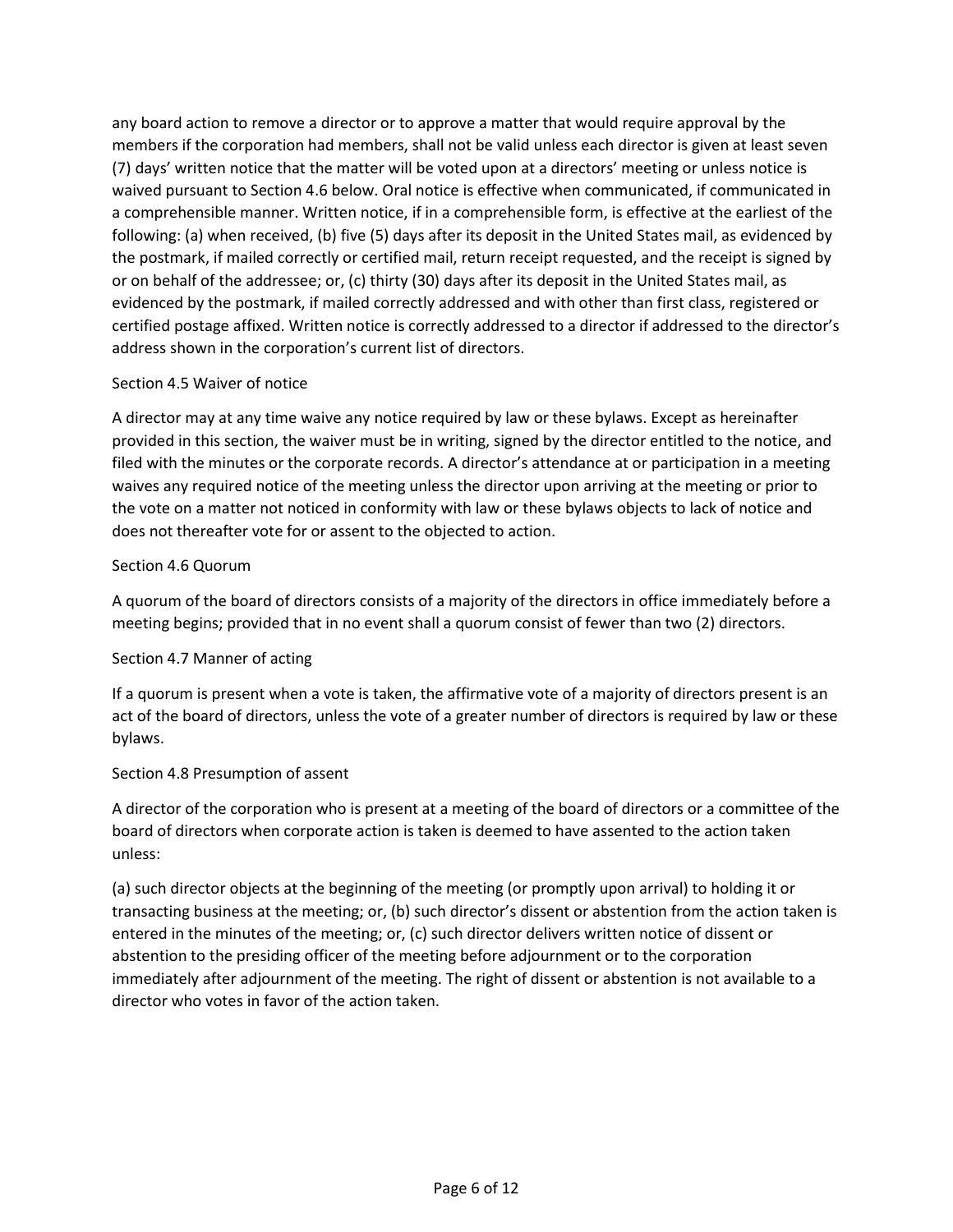## Section 4.9 Meeting via communications equipment

The board of directors may permit any or all directors to participate in a regular or special meeting by, or conduct the meeting through the use of, any means of communication by which all directors participating may simultaneously hear each other during the meeting. A director participating in a meeting by this means is deemed to be present in person at the meeting.

#### Section 4.10 Action without meeting

Action required or permitted by law or these bylaws to be taken at a meeting of the board of directors may be taken without a meeting if the action is taken by all of the duly elected and qualified directors of the corporation. The action must be evidenced by one or more written consents describing the action taken, signed by each director and included in the minutes filed with the corporate records reflecting the action taken. Action taken under this section is effective when the last director signs the consent, unless the consent specifies a different effective date. A consent signed under this section thus has the effect of a meeting vote and may be described as such in any document.

## Section 4.11 Director conflict of interest transactions

A conflict of interest transaction is a transaction with the corporation in which a director of the corporation has a direct or indirect interest. For purposes of this section a director has an indirect interest in a transaction if: (a) another entity in which a director has a material interest or in which the director is a general partner is a party to the transaction, or (b) another entity of which the director is a director, officer, or trustee is party to the transaction. A conflict of interest transaction is not voidable on the basis for imposing liability on the director if the transaction was fair at the time it was entered into or is approved in advance as hereinafter provided. A transaction in which a director has a conflict of interest may be approved in advance by the vote of the board of directors or a committee of the board if: (a) the material facts of the transaction and the directors' interest are disclosed or known to the board of committee of the board and b) the directors approving the transaction in good faith reasonably believe that the transaction is fair to the corporation. For the purposes of this section, a conflict of interest transaction is approved if it receives the affirmative vote of a majority of the directors on the board or on the committee, who have no direct or indirect interest in the transaction, but a transaction may not be approved under this section by a single director. If a majority of the directors on the board who have neither direct nor indirect interest in the transaction vote to approve the transaction, a quorum is present for the purpose of taking action under this section. The presence of or a vote cast by, a director with a direct or indirect interest in the transaction does not affect the validity of any action taken under this section if the transaction is otherwise approved as hereinabove provided.

## ARTICLE V OFFICERS

## Section 5.1 Number

The officers of the corporation shall consist of a president, vice president, secretary, treasurer, and such assistant secretaries, treasurer and other officers as are appointed by the board of directors from time to time. If only three directors are willing to serve as officers in a given year, a secretary / treasurer position may be invoked by the board and held by that third director. Only one member of a household (anyone living at the same address) is permitted to hold an officer position on the Board in a given year.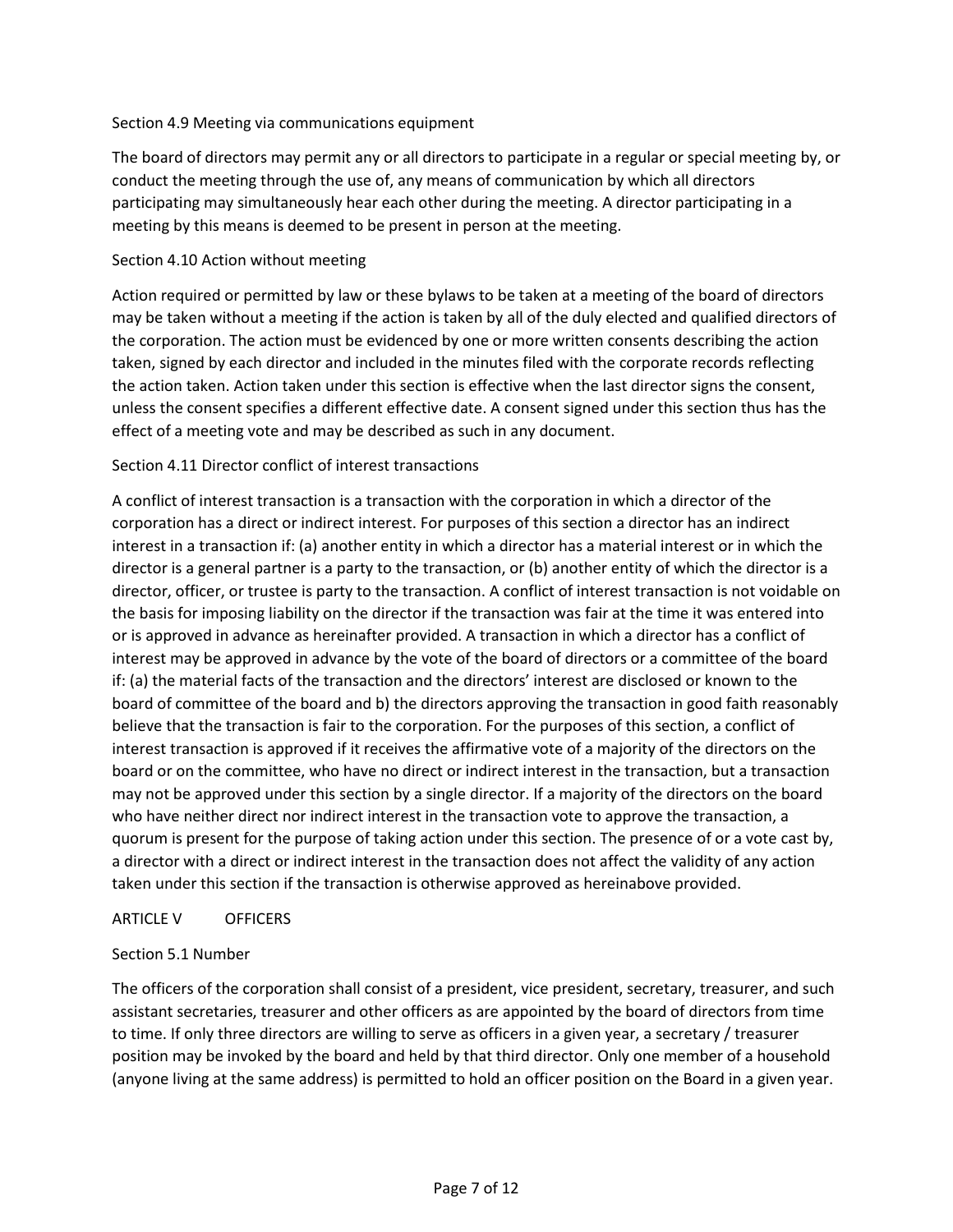## Section 5.2 Appointment and term

The principal officers of the corporation shall be appointed by the board of directors at its annual meeting. Nominations may be made from the floor, or by a nominating committee, if one exists. All nominees for the four (4) principal offices must be members of the board of directors. Each officer shall hold office for a period of one (1) year, or until such officer's death, resignation, or removal, or until such officer's successor is elected and qualifies. No person may be appointed to serve for more than three (3) successive years in the office of president or in the office of vice president. No person may be appointed to serve for more than six (6) successive years in the office of secretary or in the office of treasurer. The board of directors may appoint assistant secretaries, assistant treasurers and other officers at such time or times as the need may arise. A vacancy occurring in a position of officer of the corporation may be filled at any time by the board of directors. The term of an officer elected to fill a vacancy shall expire at the end of the unexpired term that such officer is filling.

# Section 5.3 Resignation and removal

An officer may resign at any time by delivering notice to the corporation. A resignation is effective when the notice is effective unless the notice specifies a future effective date. If a resignation is made effective at a future effective date and the board of directors accepts the future effective date, the board of directors may fill the pending vacancy before the effective date if the board provides that the successor does not take office until the effective date. The board of directors may remove any officer at any time with or without cause.

# Section 5.4 Contract rights of officers

The appointment of an officer does not itself create contract rights. An officer's removal does not affect the officer's contract rights, if any, with the corporation. An officer's resignation does not affect the corporation's contract rights, if any, with the officer.

# Section 5.5 President

The president shall be the chief executive officer of the corporation and, subject to the control of the board of directors, shall supervise and control the management of the corporation in accordance with these bylaws. The president may sign, with the secretary or any other proper officer of the corporation so authorized by the board of directors, any deeds, leases, mortgages, bonds, contracts, or other instruments which lawfully may be executed on behalf of the corporation, except where signing and execution thereof expressly shall be delegated by the board of directors to some other officer or agent of the corporation, or where required by law to be otherwise signed and executed. The president shall serve as the chairperson of the board of directors and shall preside at all meetings of the board of directors. The president shall, in general, perform all duties incident to the office of president and such other duties as may be prescribed from time to time by the board of directors.

## Section 5.6 Vice president

In absence of the president, or in the death, inability, or refusal to act of the president, the vice president, unless otherwise determined by the board of directors, shall perform the duties of the president and, when so acting, shall have all the powers of and be subject to all the restrictions upon the president. The vice president shall serve as vice chairperson of the board of directors and, in the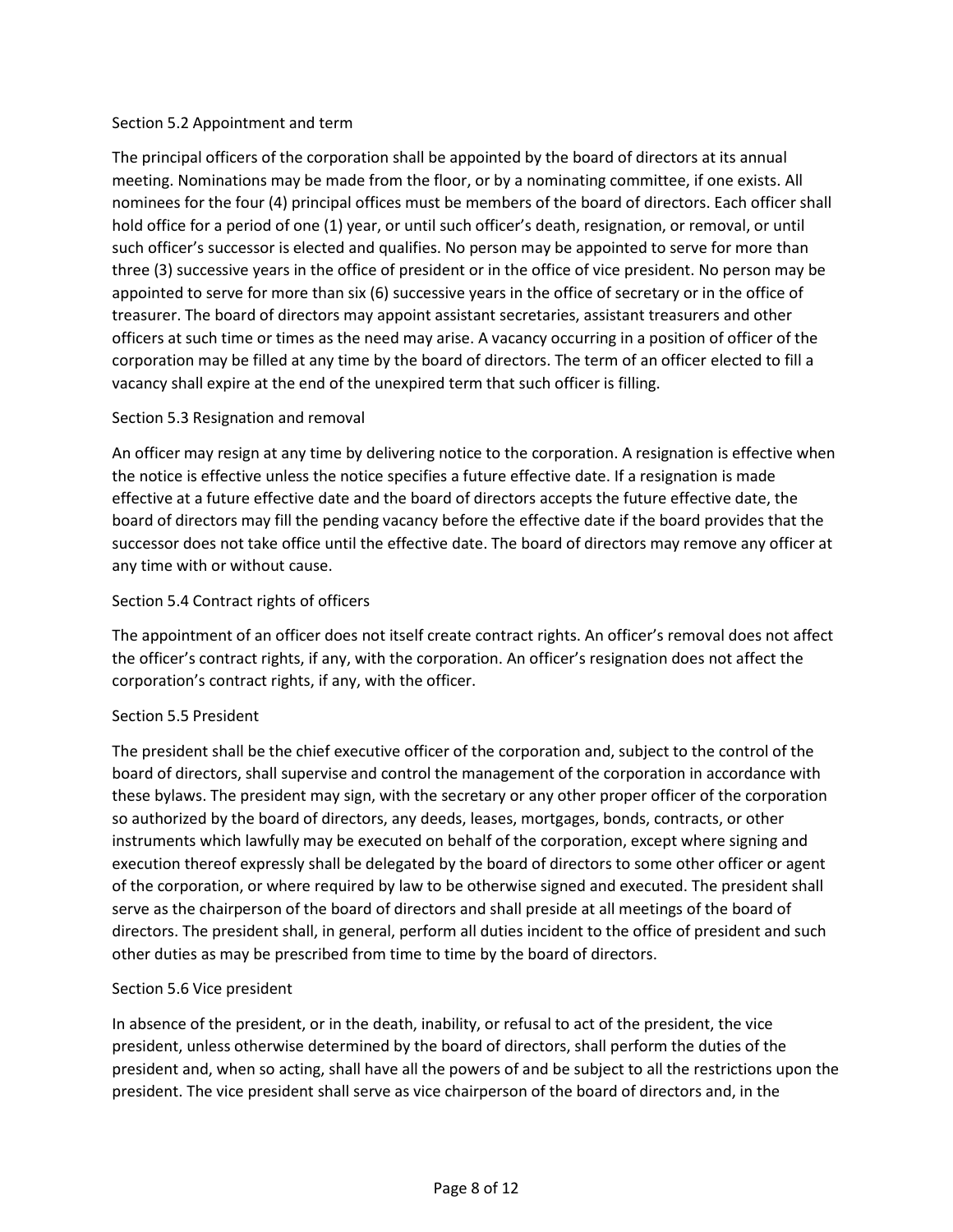absence of the president, or in the event of the death, inability, or refusal to act of the president, shall preside at all meetings of the board. The vice president shall perform such other duties as may be assigned from time to time by the president or the board of directors.

# Section 5.7 Secretary

The secretary shall: (a) cause to be prepared minutes of all meetings of the board of directors and the executive committee; (b) authenticate records of the corporation when requested to do so; (c) give all notices required by law and by these bylaws; (d) have general charge of the corporate books and records and of the corporate seal, and affix the corporate seal to any lawfully executed instrument requiring it; (e) sign such instruments as may require signature; (f) cause such corporate reports as may be required by state law to be prepared and filed in a timely manner; and (g) in general, perform all duties incident to the office of secretary and such other duties as may be assigned from time to time by the president or the board of directors.

# Section 5.8 Assistant secretaries

In the absence of the secretary or in the event of death, inability, or refusal to act of the secretary, the assistant secretaries, in the order of their length of service as assistant secretaries, unless otherwise determined by the board of directors, shall perform the duties of the secretary and, when so acting, shall have all the powers of and be subject to all the restrictions upon the secretary. They shall perform such other duties as may be assigned to them by the secretary, the president or the board of directors.

## Section 5.9 Treasurer

The treasurer shall: (a) have custody of all funds and securities belonging to the corporation and receive, deposit or disburse the same under the direction of the board of directors; (b) keep full and accurate accounts of the finances of the corporation in books especially provided for that purpose; (c) cause such returns, reports and/or schedules as may be required by the Internal Revenue Service and the state taxing authorities to be prepared and filed in a timely manner: (d) cause a true balance sheet (statement of the assets, liabilities and fund balance) of the corporation as of the close of each fiscal year and true statements of activity (support and revenue, expenses, and changes in fund balance), functional expenses, and cash flows for such fiscal year, all in reasonable detail, to be prepared and submitted to the board of directors; and, (e) in general, perform all duties incident to the office of treasurer and such other duties as maybe assigned from time to time by the president or the board of directors.

## Section 5.10 Assistant treasurers

In the absence of the treasurer or in the event of death, inability, or refusal to act of the treasurer, the assistant treasurers, in the order of their length of service as assistant treasurers, unless otherwise determined by the board of directors, shall perform the duties of the treasurer and, when so acting, shall have all the powers of and be subject to all the restrictions upon the treasurer. They shall perform such other duties as may be assigned to them by the treasurer, the president or the board of directors.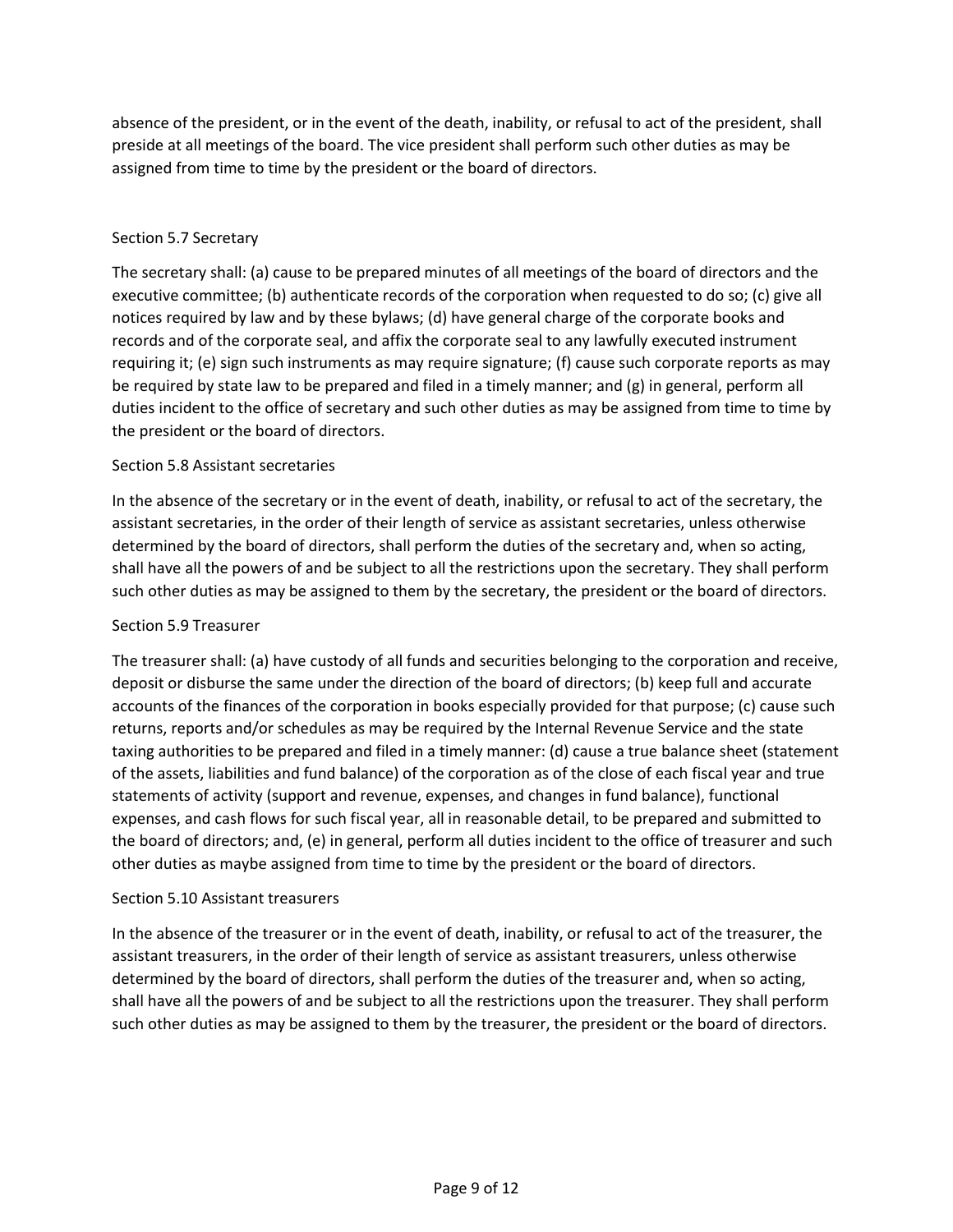## Section 5.11 No compensation

The principal and assistant officers of the corporation described in the foregoing sections shall not be compensated for their services as such.

#### Section 5.12 Executive director

The board of directors may appoint an executive director, who shall be the chief operating officer of the corporation and subject to the control of the board of directors, have overall responsibility for the routine management of the affairs of the corporation. The executive director shall report to the board of directors and shall work closely with the president of the corporation. Duties of the executive director shall include: (a) coordinating the activities of the operating committees; (b) representing the corporation in the community; (c) overseeing the benevolent activities of the corporation; (d) supervising the administrative functions of the corporation; and, (e) in general, performing such other duties as may be assigned from time to time by the president or the board of directors. The board of directors may approve compensation and benefits for the executive director. The executive director may not be elected to serve on the board of directors.

## ARTICLE VI STANDING AND OTHER COMMITTEES

Section 6.1 Standing committees may be established by the Board as needed, for the life of the need.

ARTICLE VII GENERAL PROVISIONS

Section 7.1 Corporate seal

The corporate seal shall be in such form as the board of directors may from time to time determine.

#### Section 7.2 Amendments

These bylaws may be amended or repealed and new bylaws may be adopted by the board of directors. The corporation shall provide at least seven (7) days' written notice of any meeting of directors at which an amendment is to be approved, unless notice is waived pursuant to Section 4.6 above. The notice must state that the purpose, or one of the purposes, of the meeting is to consider a proposed amendment to the bylaws and contain or be accompanied by a copy or summary of the amendment or state the general nature of the amendment. Any amendment must be approved by a majority of the directors in office at the time the amendment is adopted.

#### Section 7.3 Fiscal year

This fiscal year of the corporation shall begin on January 1and end on December 31 of each year.

## Section 7.4 Financial reports

The books of the corporation shall be closed as of the end of each fiscal year and financial statements shall be prepared and submitted to the board of directors (see Section 5.9 regarding duties of the treasurer). At the discretion of the board of directors, the corporation may engage an independent certified public accountant to audit or review the financial statements.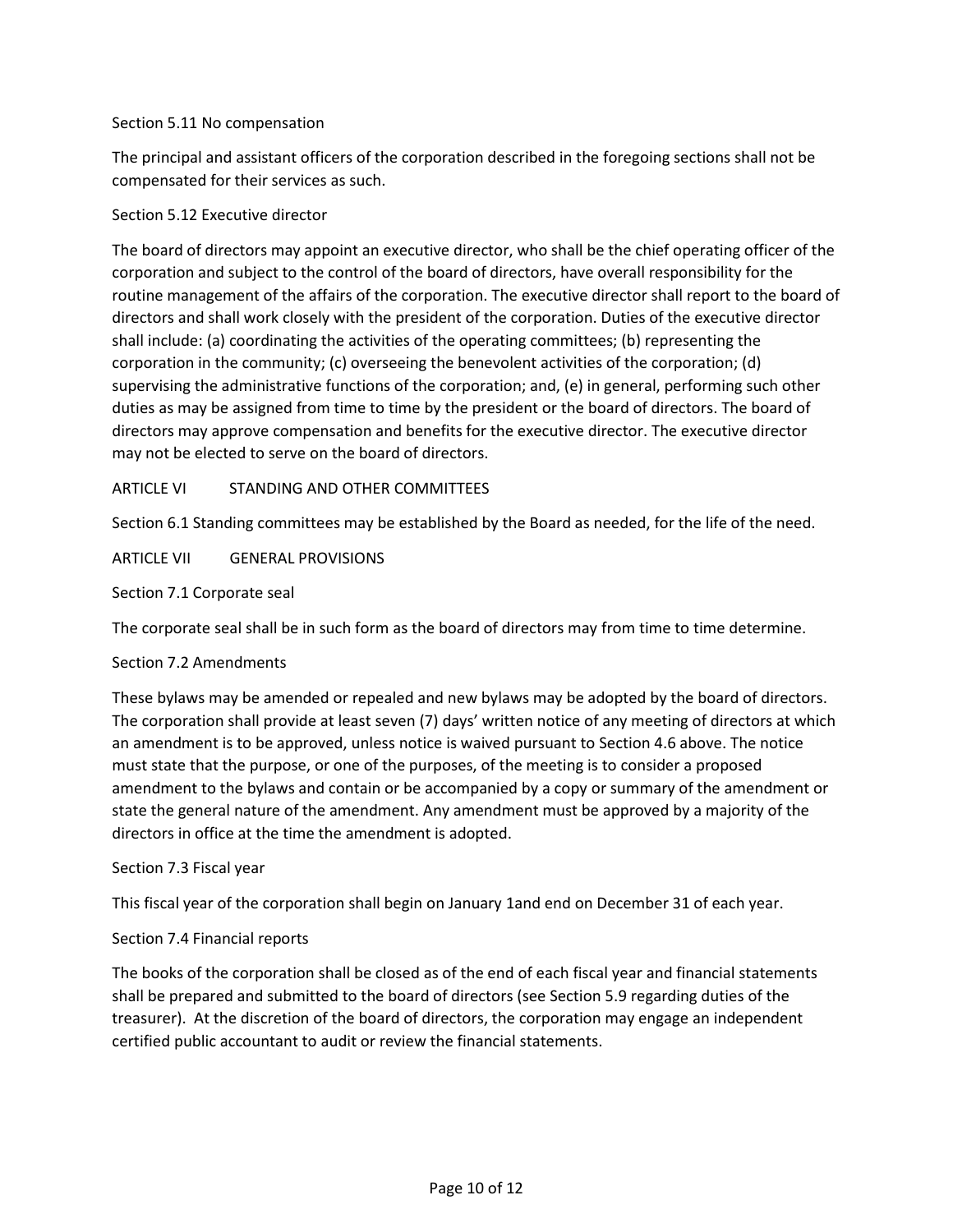#### Section 7.5 Corporate minutes and records

The corporation shall keep as permanent records minutes of all meetings of its board of directors, a record of all actions taken by the directors without a meeting, and a record of all actions taken by the executive committee and any other committees of the board of directors. The corporation shall maintain its records in written form or in another form capable of conversion into written form within a reasonable time. The corporation shall keep a copy of the following records at its principal office: (a) its articles of incorporation or restated articles of incorporation and all amendments to them currently in effect; (b) its bylaws or restated bylaws and all amendments to them currently in effect; (c) a list of the names and business or home addresses of its current directors and officers; and, (d) its most recent annual report delivered to the secretary of state, as required by the Act. The minutes and records described above shall be made available for inspection by current directors of the corporation during normal business hours. In addition to the extent required by applicable law, the corporation shall make available for inspection during regular business hours, by an individual, copies of: (i) any application filed with any letter or other document issued by the Internal Revenue Service with respect to the tax exempt status of the corporation and, (ii) the annual returns filed with the Internal Revenue Service for the three most recent years (to the extent the corporation is required to file such returns); provided that the names and addresses of contributors to the corporation may be kept confidential.

## Section 7.6 Investments

The corporation shall have the right to retain all or any part of any securities or property acquired by it in whatever manner, and to invest and reinvest any funds held by it, according to the judgment of the board of directors without being restricted to the class of investments which a director or trustee is or may hereafter be permitted by law to make or any similar restriction; provided that no action shall be taken by or on behalf of the corporation if such action is a forbidden activity or would result in the denial of tax exempt status under Section 501(c)(3) of the Internal Revenue Code, as amended.

## Section 7.7 Checks and drafts

All checks, drafts or other orders for the payment of money issued in the name of the corporation, the disbursement of such funds having been approved by the whole Board at an official meeting, or through electronic voting means, may be signed and dispersed by the Treasurer, Assistant Treasurer, or any other Officer authorized by the bank. Any check, draft or other order for the payment of an amount which has NOT been pre-approved by the entire Board in advance, which is in excess of five hundred dollars (\$500.00) shall require two (2) authorized signatures.

## Section 7.8 Prohibited activities

The corporation is organized as a nonprofit corporation exclusively for charitable, religious and educational purposes within the meaning of Section  $501(c)(3)$  of the Internal Revenue Code, as Amended. No part of the net earnings of the corporation shall inure to the benefit of, or be distributable to its members, trustees, directors, officers, or other private persons, except that the corporation shall be authorized and empowered to pay reasonable compensation for services rendered and to make payments and distributions in furtherance of the purposes set forth in these articles of incorporation. The corporation and any of its directors are not permitted to engage in any activities that do not directly further the stated purposes of the corporation as stated in Section 1.4 of these bylaws. No part of the